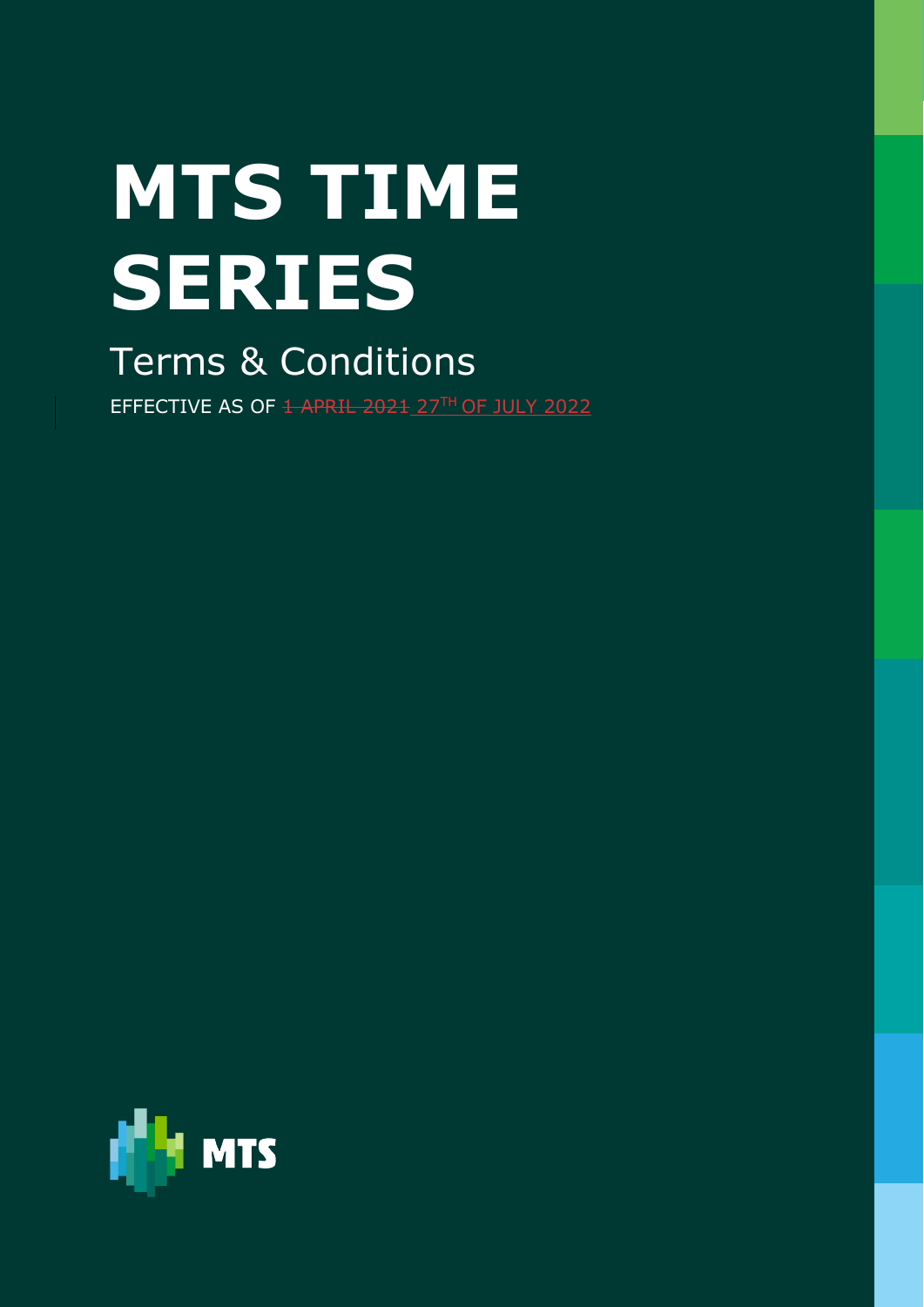#### **Foreword and Interpretation**

EuroMTS Limited ("EuroMTS" or the "Licensor") is entitled, by virtue of its management of a wholesale screen-based trading system for financial instruments as well as certain licensing agreements, to distribute the data of the MTS Markets (as defined below) to third parties in accordance with the terms of such respective licensing agreements.

These Terms and Conditions set out the general terms and conditions governing the grant of a licence to use, store, reproduce and record internally the MTS Data, only in accordance with the provisions of these Terms and Conditions.

Please also refer to the relevant MTS Data Policy Schedule and Fee Schedule (as amended by EuroMTS from time to time), applicable to your subscription, for further rules and guidance. Together with the MTS Time Series Order Form, these Terms and Conditions and the Schedules mentioned above constitute the binding licence Agreement in force between EuroMTS and Subscriber for the MTS Data.

### **1 Definitions**

1.1 In the Agreement, the following words shall have the following meanings:

| <b>Academic Entity</b> | means any educational institution dedicated primarily to<br>education and research, it includes universities, schools,<br>academies and similar entities.                                                                                                                                                     |
|------------------------|---------------------------------------------------------------------------------------------------------------------------------------------------------------------------------------------------------------------------------------------------------------------------------------------------------------|
| Affiliate:             | means any of the Licensor's group undertakings, as construed<br>in accordance with Sec. 1161 of the Companies Act 2006 as<br>amended from time to time.                                                                                                                                                       |
| Agreement              | means these Terms and Conditions together with the MTS<br>Time Series Order Form and any applicable Schedule, such as<br>the MTS Data Policy Schedule and the Fee Schedule.                                                                                                                                   |
| Audit                  | has the meaning ascribed to it in Clause 15.                                                                                                                                                                                                                                                                  |
| Commencement Date      | means the date set out on the Order Form upon which the<br>Services shall commence.                                                                                                                                                                                                                           |
| Database               | means the database in which the MTS Data is stored and from<br>which it can be retrieved by Subscriber.                                                                                                                                                                                                       |
| <b>Derived Data</b>    | means data that is the output of calculations or analysis<br>performed by or on behalf of the Subscriber using MTS Data<br>or Products as an input, provided that such MTS Data or<br>Product used to calculate the Derived Data does not, in the<br>Subscriber's good faith judgment, remain identifiable in |

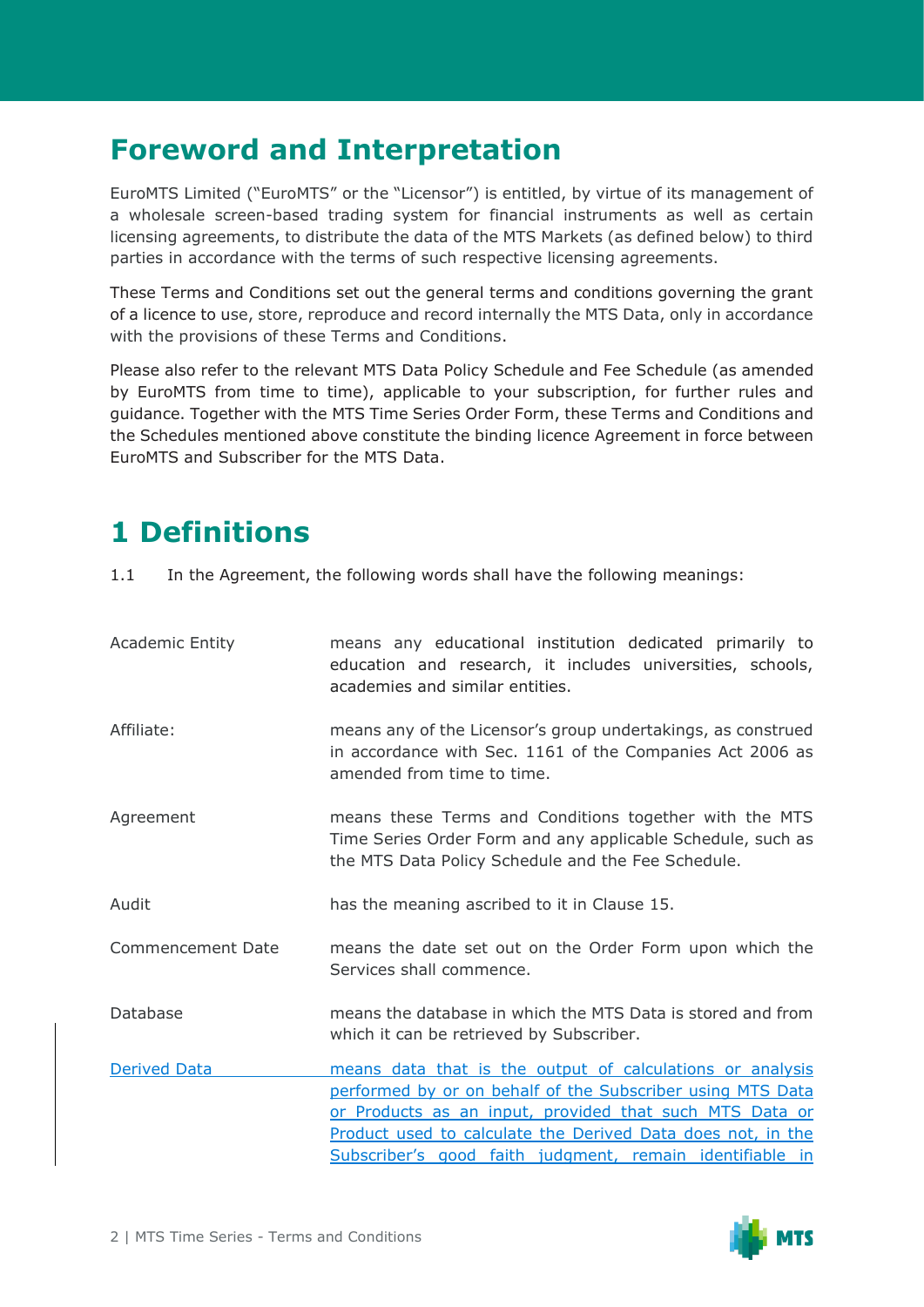(except by chance or happenstance), and may not be readily extracted or reverse-engineered from, the Derived Data.

- End User means a user, as reported by the Subscriber, permitted pursuant to this Agreement to access the MTS Data. Where the End User is not an employee of the Subscriber, the prior written approval of EuroMTS will be required before such End User may have access to the MTS Data and Services.
- EuroMTS means EuroMTS Limited, a company incorporated in the United Kingdom with registered office in 7<sup>th</sup> Floor, 110 Cannon Street, London, EC4N 6EU; EuroMTS is also indicated as the Licensor.
- Fees means the fees applicable to the Service selected by Subscriber in the Order Form. Fees can be subject to change from time to time as provided in these Terms and Conditions.
- Force Majeure Event means any cause beyond a party's reasonable control affecting the performance of its obligations hereunder, including but not limited to fire, flood, explosion, accident, war, strike, embargo, governmental or regulatory requirement, civil or military authority, act of God, and industrial disputes.
- Intellectual Property Rights means the patents, trademarks, service marks, trade and service names, copyrights, topography rights, database rights and design rights whether or not any of them are registered and including applications for any of them, trade secrets and rights of confidence; all rights or forms of protection of a similar nature or having similar or equivalent effect to any of them which may subsist anywhere in the world.
- MTS Data means the information contained in the Services selected by the Subscriber in the Order Form.
- MTS Markets means any Cash or Repo market of EuroMTS Limited, MTS S.p.A., MTS France S.a.s., MTS Associated Markets S.A., and any other market operated by subsidiaries of MTS S.p.A.
- MTS Web Site means the web site managed by EuroMTS or one of its associated companies accessible over the public internet (at the URL **[www.mtsmarkets.com](http://www.mtsmarkets.com/Products/MTS-Data)**)
- Notice Period has the meaning ascribed to it in Clause 5.
- Order Form means the document titled MTS Time Series Order Form within which the Subscriber chooses the Services to be licensed and

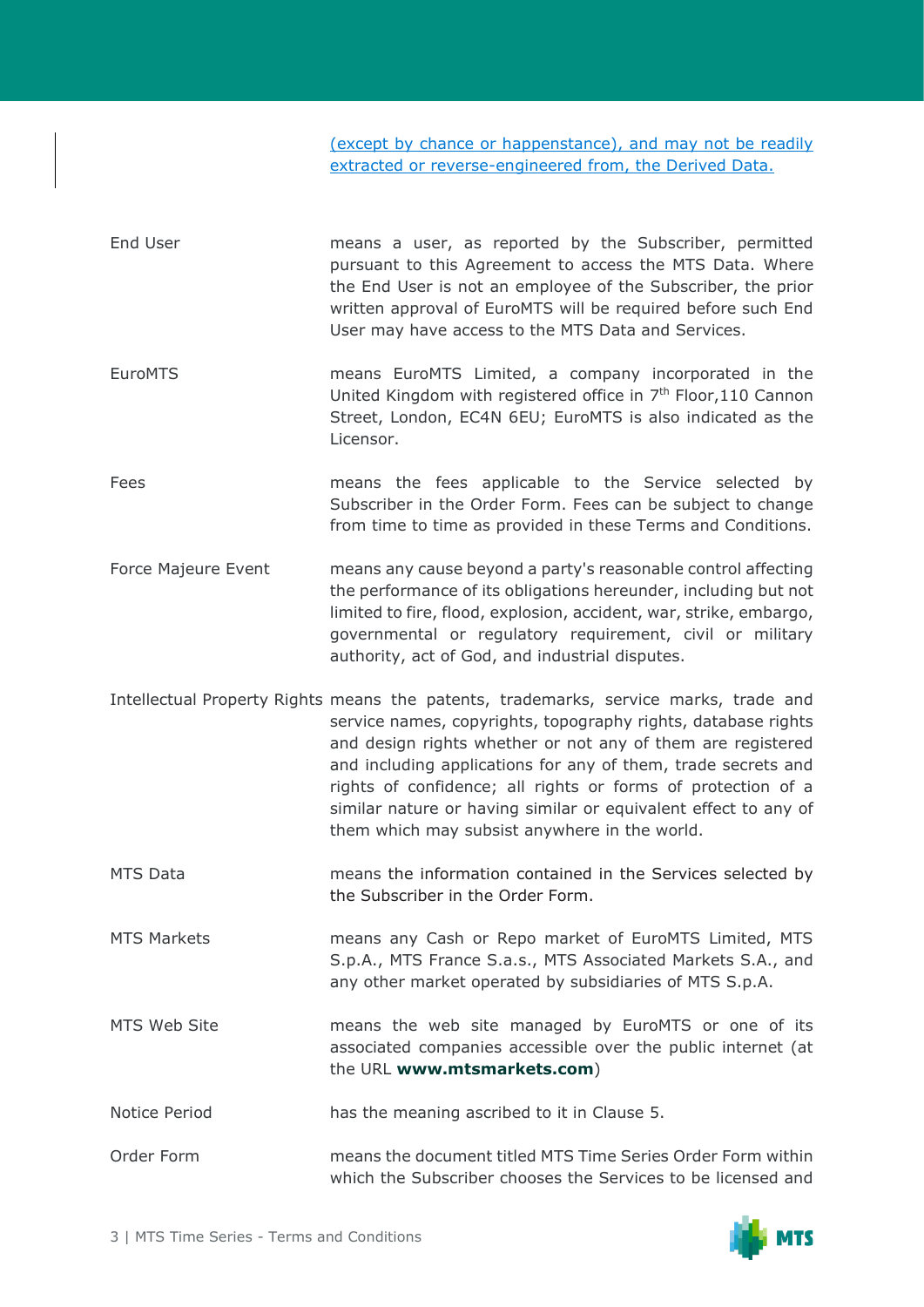in which Subscriber agrees to be bound by these Terms and Conditions and relevant Schedules.

- Research Paper(s) means a paper prepared by the Subscriber that uses and/or analyses the MTS Data and is subject to the restrictions and limitations on its publication as set out within these Terms and Conditions.
- Service means one or more of the services provided by EuroMTS to the Subscriber as set out in the Order Form and containing the relevant MTS Data indicated in the Order Form and in the relevant Schedules.
- Schedules means the Policy Schedule and the Fee Schedule, both attached hereto and any other documents attached to these Terms and Conditions.
- Subscriber means the entity or person subscribing through the Order Form to receive the Service and the MTS Data subject to these Terms and Conditions.
- Term means the term of this licence agreement between Subscriber and EuroMTS for the Services as selected by the Subscriber on the Order Form.

Terms and Conditions means these Terms and Conditions.

- 1.2 Clause, schedule and paragraph headings shall not affect the interpretation of this Agreement.
- 1.3 A person includes a natural person, corporate or unincorporated body (whether or not having separate legal personality).
- 1.4 A reference to a company shall include any company, corporation or other body corporate, wherever and however incorporated or established.
- 1.5 Unless the context otherwise requires, words in the singular shall include the plural and in the plural shall include the singular.
- 1.6 Unless the context otherwise requires, a reference to one gender shall include a reference to the other genders.
- 1.7 A reference to a statute or statutory provision is a reference to it as amended, or re-enacted from time to time.
- 1.8 A reference to a statute or statutory provision shall include all subordinate legislation made from time to time under that statute or statutory provision.
- 1.9 A reference to writing or written includes faxes and e-mail.

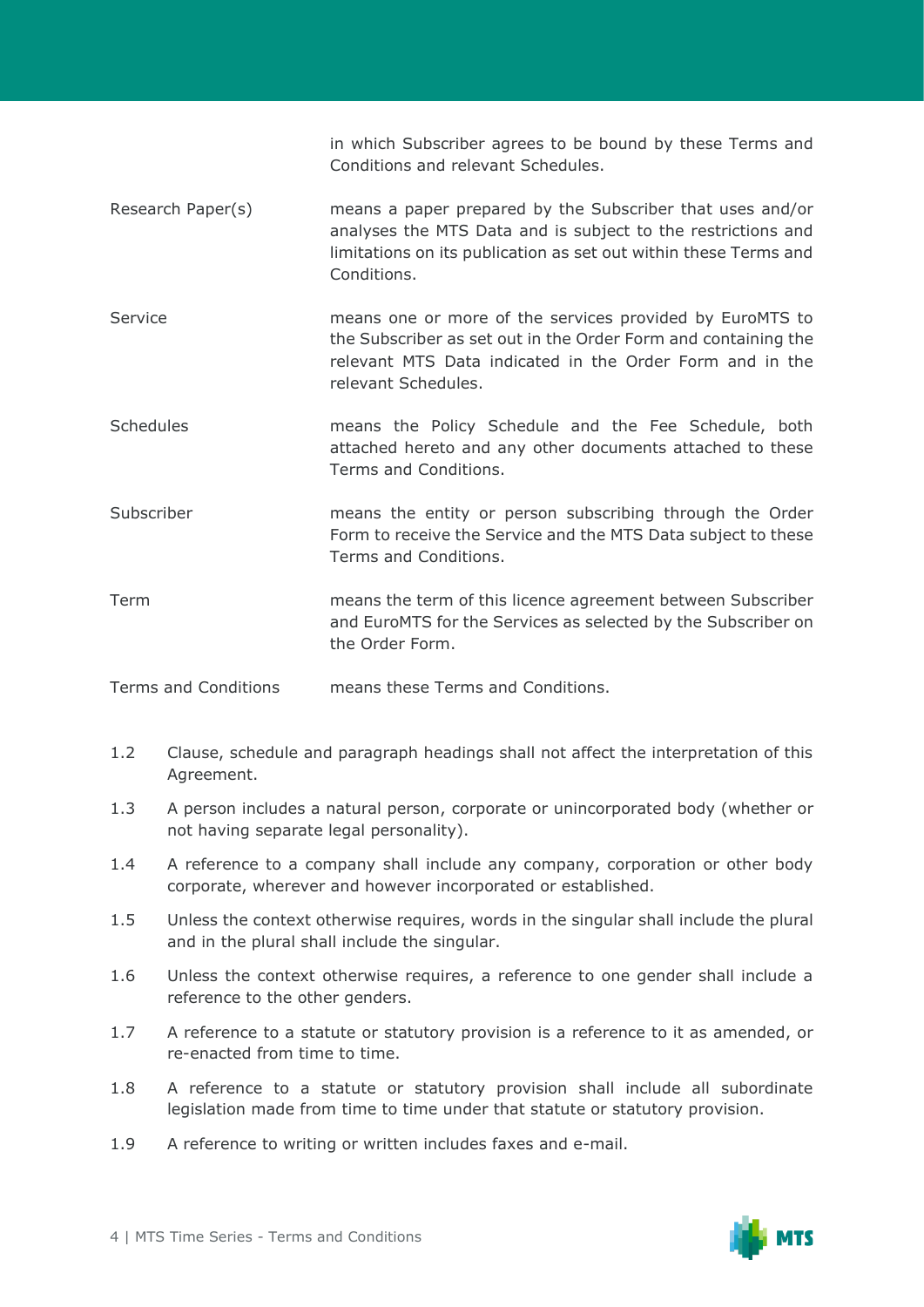1.10 Any words following the terms including, include, in particular, for example or any similar phrase, shall be construed as illustrative and shall not limit the generality of the related general words.

#### **2 Grant of licence**

- 2.1 Upon acceptance by the Licensor of a validly executed Order Form, the Licensor grants to the Subscriber, a non-exclusive, non-assignable, limited right and worldwide licence to use, store, reproduce, and record in accordance with this Agreement the MTS Data contained in the Services as selected by Subscriber in the Order Form.
- 2.2 The Subscriber and its End Users may, subject to the provisions of 2.3 to 2.6 below and the restrictions set out on the Order Form:
	- a) Use, store, reproduce and record the MTS Data and have access to the Database, only in accordance with the provisions of these Terms and Conditions; and
	- b) Use the MTS Data and relevant Services in order to produce and distribute only Research Papers subject to the limitations set out within these Terms and Conditions.
- 2.3 The Subscriber and its End Users:
	- a) May not use the MTS Data, Services or Database for any illegal purpose or in any manner inconsistent with these Terms and Conditions.
	- b) May only use the MTS Data, Services or Database solely for the Subscriber's own

internal purposes, and not for redistribution (except to an End User of Subscriber approved by Licensor hereunder), resale or other transfer or disposition in any form through any other medium including but not limited to over-the-air television or radio broadcast, websites, a computer network or hyperlink framing on the internet, for the use by or for the benefit of, any other third party without the prior written consent of EuroMTS.

- c) May not use, transfer, distribute, or dispose of any MTS Data or Services in any manner that could compete with the business of EuroMTS or the MTS Markets or bring them or their markets or business into disrepute.
- d) May not copy, reproduce, recompile, decompile, disassemble, reverse engineer, distribute, publish, display, perform, modify, upload to, create derivative works from, transmit, or in any way exploit any part of the MTS Data or Services other than in accordance with these Terms and Conditions.

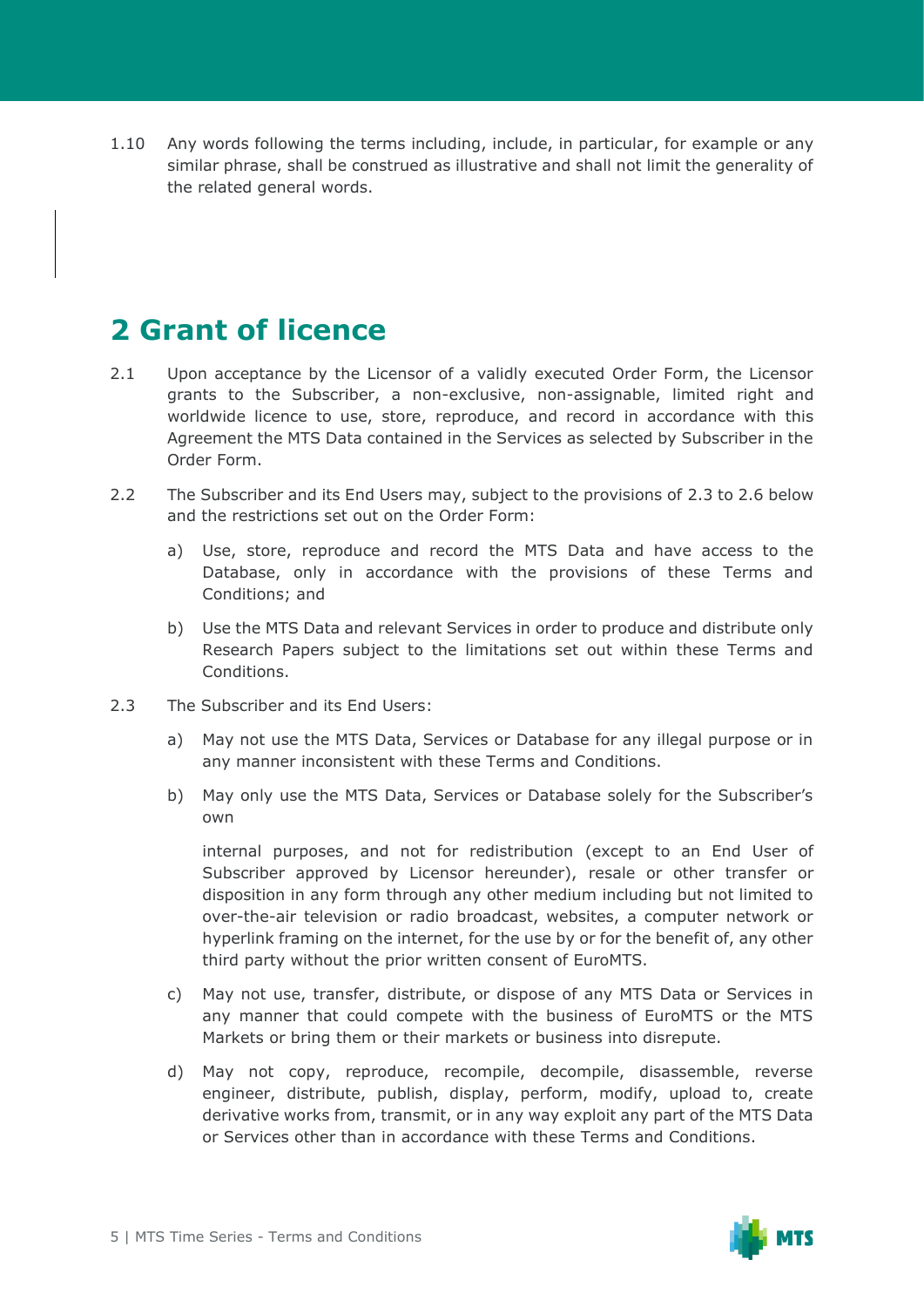- e) May not recirculate, redistribute, or publish any MTS Data or Services in any form, including through a Research Paper without EuroMTS' prior written consent unless otherwise permitted pursuant to these Terms and Conditions.
- f) May not modify the MTS Data or Services in any way.
- g) May not distribute any database services containing all or part of the MTS Data or Services.
- h) May not use the MTS Data or Services in any way to improve the quality of any data sold or contributed by Subscriber and/or End Users to any third party.
- i) May not use the MTS Data or Services in unsolicited mailings or spam material.
- j) May not use the MTS Data or Services for purposes that were contracted by or conducted for a third party, other than with the express written consent of EuroMTS or where the third party/ies are co-authors of the Research Paper but not Subscribers, provided that one of the authors of the Research Paper is a Subscriber.
- 2.4 For the avoidance of doubt, the Subscriber shall not do anything with the MTS Data and has no rights in respect of the MTS Data other than as expressly granted in this Agreement. In particular, without limitation, there is no right to create, store or distribute any Derived Data, unless allowed herein. The Subscriber shall obtain the Licensor's express prior written consent for any usage, including by End Users, which is not expressly covered in this Agreement, in particular with respect to Derived Data.
- 2.54 Subscribers (and End Users) shall only use the MTS Data and Services in order to produce Research Papers where the publication (unless approval has been granted by EuroMTS):
	- a) Has no independent commercial value;
	- b) Is not separately charged for or commissioned by a third party without the prior written consent of EuroMTS;
	- c) Is not made in connection with commercial information broking, information vending, publishing or credit rating, nor for substantial reproduction through the press or media, nor for transmission via any private or public network, cable or satellite system; and
	- d) Does not infringe any of EuroMTS' Intellectual Property Rights contained within the MTS Data or Services, or that are required to be incorporated into the Research Paper.
- 2.65 The Subscriber shall:
	- a) Attribute EuroMTS as the source and supplier of the MTS Data as specified in the Data Policy Schedule; and
	- b) not use EuroMTS' trademarks, trade names, or service marks in any manner which creates or could create the impression that such names and marks belong to the Subscriber.

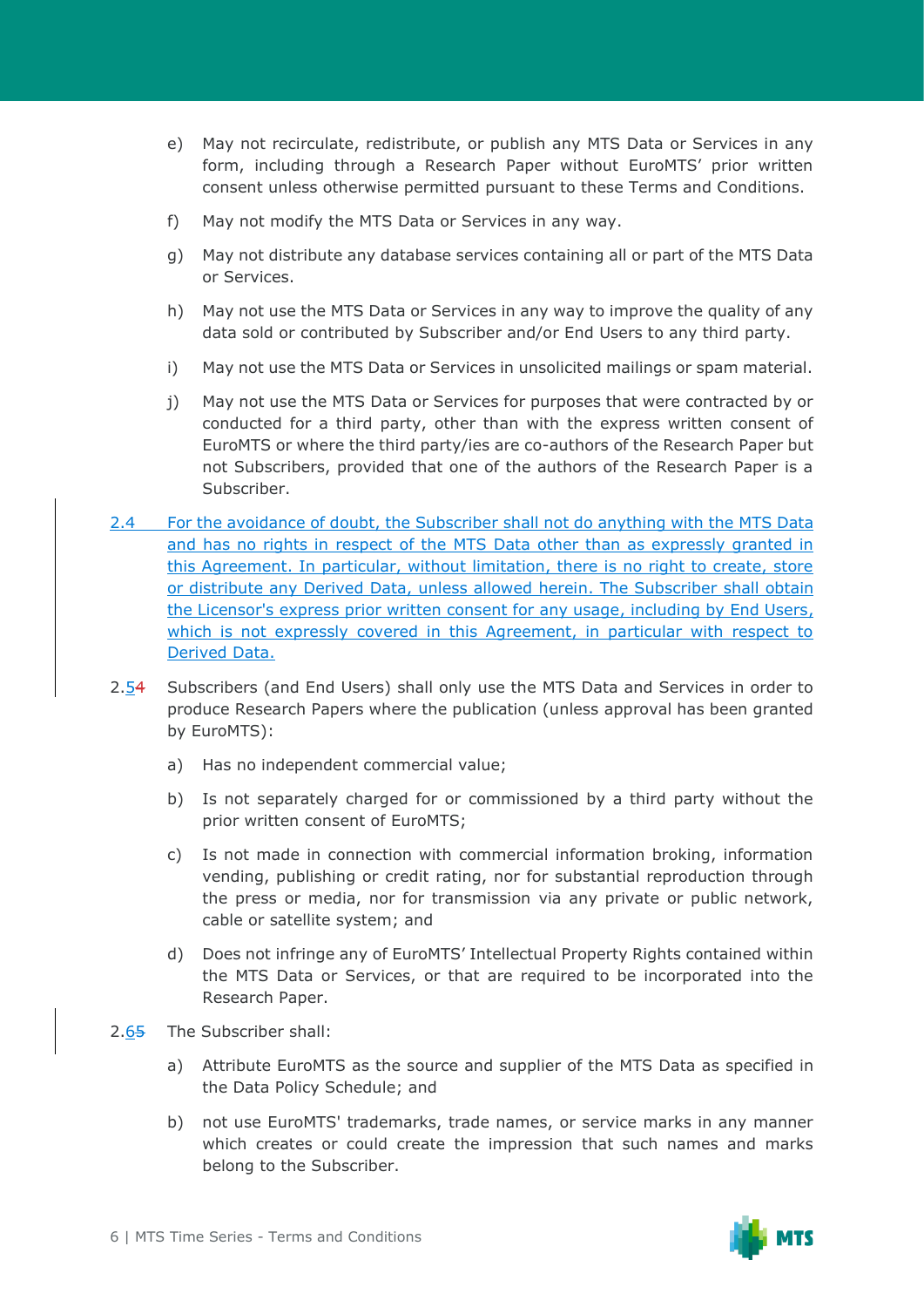- 2.76 Where the Subscriber is permitted to distribute MTS Data or Services to its clients or third parties, including through the publication of Research Papers, it shall further ensure (and shall provide evidence to that effect on request by Licensor) that any use of that MTS Data is subject to the following restrictions:
	- a) That EuroMTS and the relevant MTS Market has the right to assert their respective
	- b) Intellectual Property Rights in the MTS Data or Services including where contained within the

Research Papers;

- c) That the MTS Data or Services are provided and used subject to the terms of these Terms and Conditions;
- d) That the restrictions on third party use or redistribution of MTS Data or Services are stipulated;
- e) That an obligation is included that the End User or client is to provide on request any and all information reasonably requested by the Subscriber or EuroMTS;
- f) That EuroMTS rights of Audit (substantially in accordance with Clause 15 hereunder) are permitted; and
- g) That the End User or client's obligations to use the MTS Data or Services only for its internal use is provided.
- 2.87 The Subscriber shall be under an obligation to notify EuroMTS, immediately, in writing, if it believes, or is advised or otherwise determines that anyone to whom it has distributed MTS Data, Services or its Research Papers is not using the MTS Data in accordance with these Terms and Conditions.
- 2.98 EuroMTS shall have the right to inform the Subscriber in writing if it determines or it is brought to the notice of EuroMTS that the Subscriber and/or End Users is using the MTS Data otherwise than in accordance with the provisions of these Terms and Conditions.
- 2.109 In addition to EuroMTS' rights under these Terms and Conditions, the Subscriber further acknowledges that EuroMTS has the right to require the Subscriber to discontinue the supply of MTS Data to any End User or client who does not agree to or comply or act in accordance with the above terms.
- $2.110$  This Clause shall survive termination of this Agreement.

### **3 Supply of Services**

- 3.1 EuroMTS shall make the Services available via FTP, HTTPS, FTPS or SFTP, or via other channels as EuroMTS can determine from time to time.
- 3.2 Notwithstanding the Licensor's reasonable commercial endeavours, the Licensor does not warrant or represent the accuracy, timeliness, completeness, performance

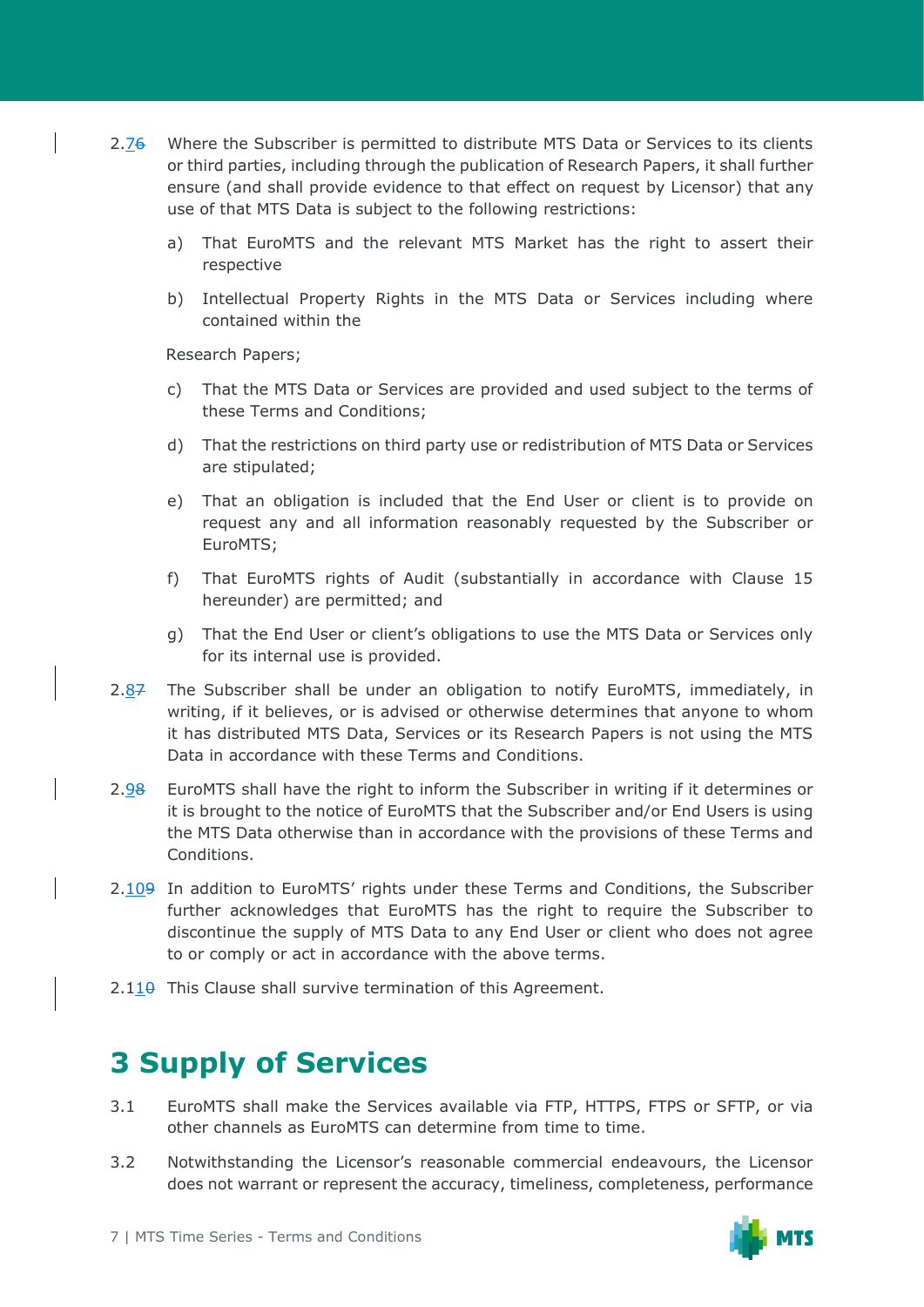or fitness for a particular purpose of the MTS Data or Services nor that the supply of MTS Data or Services will be free of interruption and where any interruption occurs, the sole remedy (if any) is provided herein. The MTS Data and Services are provided without warranty, condition, undertaking or term of any kind and EuroMTS shall make no representations and hereby disclaims any express, implied and statutory warranties (whether now or subsisting in the future) of any kind included but not limited to such warranties in respect of satisfactory quality, merchantability, fitness, accuracy (including the absence of errors or omissions), timeliness or completeness of the MTS Data or Services.

- 3.3 Subject to Clause 3.2, where there is interruption to the supply of the MTS Data or Services, the Licensor shall use reasonable endeavours to;
	- a) give the Subscriber appropriate notice of any interruption in situations where the Licensor is aware of a scheduled interruption;
	- b) where possible, to give an estimate of the period of time it shall take to remedy the interruption; and
	- c) remedy such interruption as soon as is reasonably practicable under the circumstances after the Licensor has become aware of such interruption.
- 3.4 Licensor reserves any right to determine the form and contents of the MTS Data and Services and, in particular, to modify and supplement from time to time the technical, functional, administrative and operative methods of supply of the MTS Data and Services, wherever necessary for complying with provisions of law or due to a change in the organisation of the MTS Markets or modifications or supplements to the technical specifications. The Licensor shall communicate to the Subscriber its decision to proceed with such modifications or supplements with at least sixty (60) days notice, unless such modifications or supplements are a consequence of the compliance with provisions of law or regulation. In the event of modifications or supplements pursuant to this article 3.4, Subscriber shall have the right to terminate the Agreement by providing written notice to the Licensor within and no later than the following thirty (30) days of receiving notice pursuant to this Clause 3.4.

### **4 Term**

- 4.1 For Rolling Subscription Services, as defined in the MTS Data Order Form, the Agreement shall come into force on the Commencement Date, unless otherwise stated in the Order Form, and shall continue in force unless terminated in accordance with Clause 5.
- 4.2 For all the other Services, the Agreement shall come into force on the Commencement Date, and the Subscriber shall be entitled to have access to the Database and receive the Services only for a period of sixty (60) days, after which EuroMTS has the right to prevent further access to the Database without any further notice.

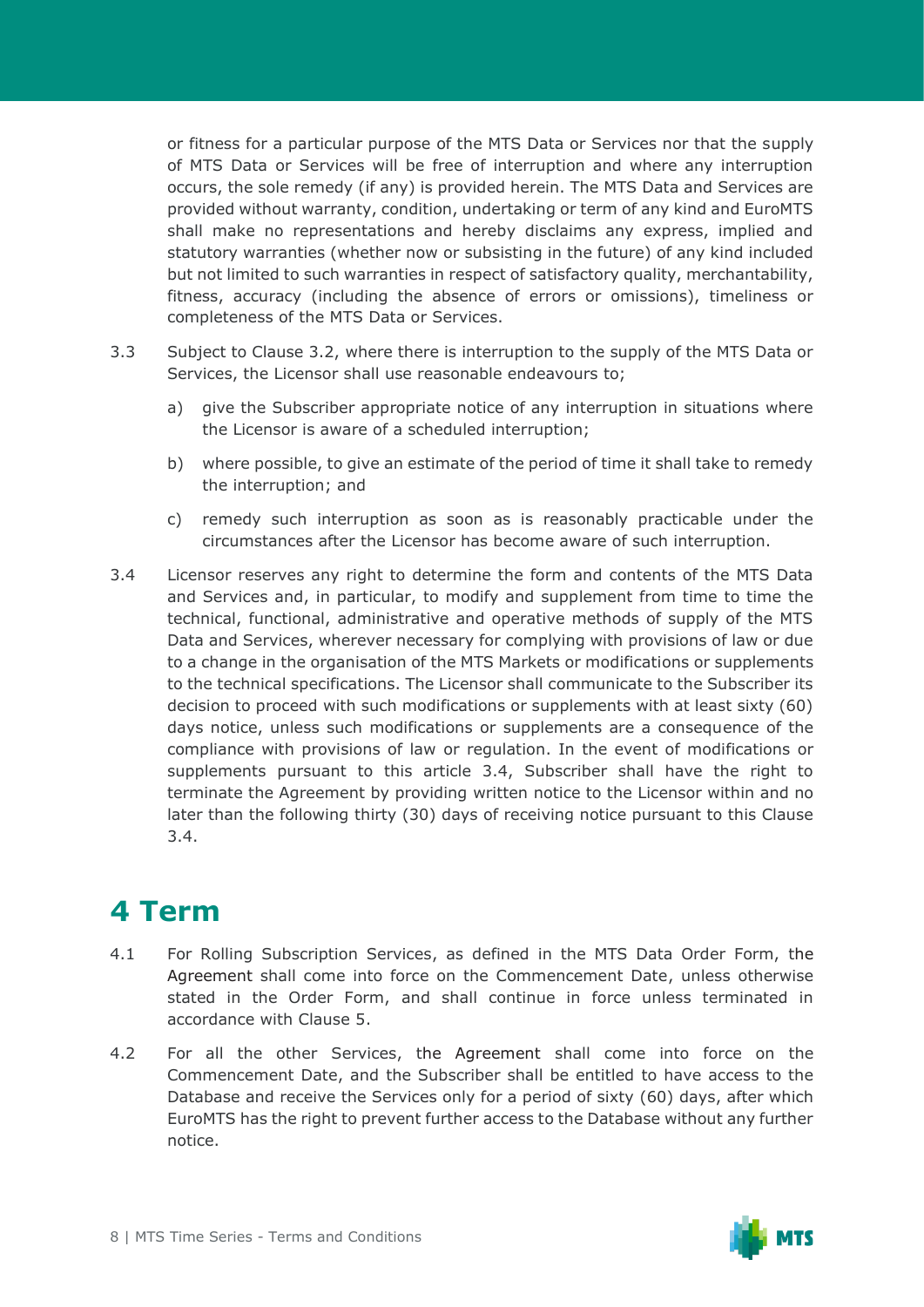### **5 Termination of the Agreement**

- 5.1 For Rolling Subscription Services, either party may terminate this Agreement at any time by giving the other party three (3) months' written notice, prior to each anniversary of the Commencement Date.
- 5.2 Either party may terminate the Agreement forthwith by giving the other party written notice if that other party:
	- a) is declared insolvent, or bankrupt or a petition is filed, a notice is given, a resolution is passed, or an order is made, for or in connection with the winding up of that party;
	- b) makes a voluntary arrangement with its creditors or becomes subject to an administration order;
	- c) has a receiver appointed over any of its property or assets, or an encumbrancer takes possession;
	- d) goes into liquidation or is voluntarily wound-up; or
	- e) takes or is subject to any action similar to that specified in Clauses 5.2(a) to 5.2(d) in any jurisdiction.
- 5.3 Either party may terminate this Agreement and suspend its performance of all or any obligations under it immediately and without liability for compensation or damages if the other party fails to comply in all material respects with any of its express or implied obligations under this Agreement (including in particular compliance with an obligation provided for in Clause 2, Clause 6 and Clause 17) and does not remedy such failure, if capable of remedy, within thirty (30) days of receiving notice from the Licensor requiring it to do so.
- 5.4 In addition to its rights hereunder, if the Subscriber is in breach of any of the terms of the Agreement, the Licensor has the right to suspend, immediately, the provision of any MTS Data and or Services in whole or in part without penalty, until such breach/es is/are remedied and if not so remedied until termination of the Agreement.
- 5.5 Termination of this Agreement shall not release any party from any liability which at the time of termination has already accrued, nor affect in any way the survival of any other right, duty or obligation of the parties which expressly or by implication survives such termination.
- 5.6 Notwithstanding termination of this Agreement for any reason, the Subscriber shall retain the MTS Data for its administrative purposes and for the other permitted usages.

### **6 Fees**

6.1 The Subscriber shall pay to EuroMTS the Fees for the Services shown in the Order Form in accordance with these Terms and Conditions.

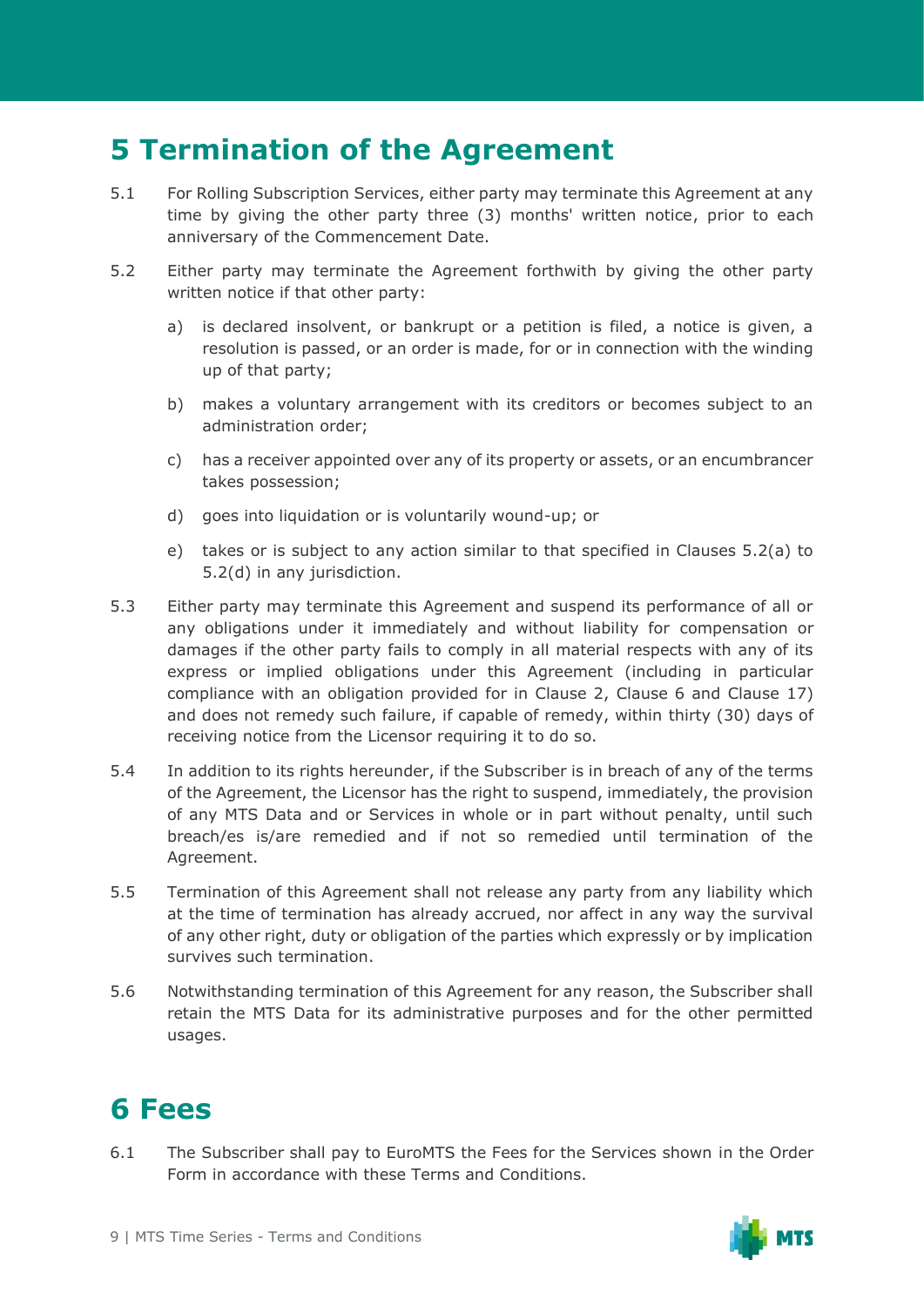- 6.2 The Fees are invoiced by EuroMTS quarterly and shall be paid by Subscriber quarterly in advance. All Fees are subject to Value Added Tax at the prescribed rate, and any other tax, duty or levy imposed by legislation.
- 6.3 Fees are payable by Subscriber within thirty (30) days of the date of the Licensor's invoice, and time of payment shall be of the essence. The Licensor may add interest on overdue payments at HSBC Bank plc base rate (as applicable from time to time) plus three per cent (3%), calculated on a daily basis, such interest to be compounded at the end of each calendar month.
- 6.4 Notwithstanding Clause 9, the Licensor reserves the right to adjust the basis of calculation of the Fees once every calendar year by giving the Subscriber not less than sixty (60) days' prior written notice, provided, however, that any such adjustment shall only take effect from the first subsequent month following the expiry of such notice period. If as a result of such adjustment the Fees are to be increased by more than ten percent (10%), the Subscriber may terminate this Agreement by giving the Licensor written notice within thirty (30) days of the date of the Licensor's notice referred to in this Clause 6.4. This Agreement will terminate from the date such increase would have come into effect.

## **7 Notices**

7.1 Any termination, adjustment, modification or amendment notices under these Terms and Conditions may be delivered by hand in writing by registered post or courier with signed evidence of receipt, or by email. Notices shall be deemed duly given upon the date of sending, unless such deemed receipt would occur on a Saturday or Sunday or on a public holiday within the country of the recipient party, in which case, deemed receipt shall occur on the next business day when banks are open for business in the country of the recipient party

#### **8 Assignment**

8.1 Neither party may assign or transfer any rights or obligations under this Agreement without the other party's prior written consent. Nevertheless, EuroMTS shall have the right to assign or transfer this Agreement to any of its Affiliates upon sending prior notice to Subscriber without any need for this communication to be acknowledged or approved by Subscriber.

## **9 Variations**

- 9.1 The Licensor may amend either these Terms and Conditions, including the relevant Schedules, at any time on a minimum of sixty (60) days written notice.
- 9.2. Subject to Clause 6.4, in the event that the Subscriber considers any such amendment to be unfavourable, it may terminate this Agreement on the date the amendment comes into effect, provided it gives the Licensor notice in writing, such

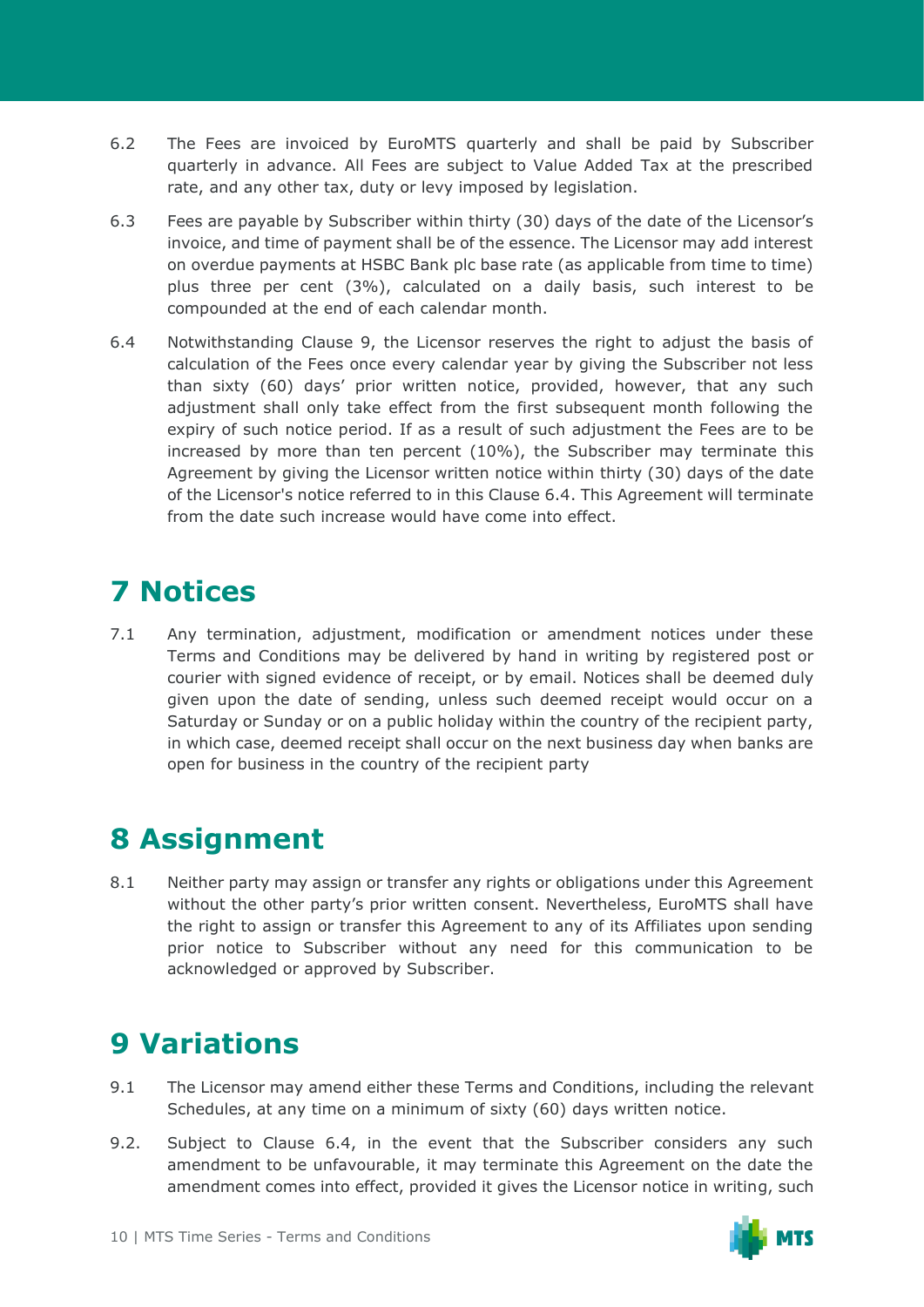termination to be effective on the date the amendment in question is to come into effect.

9.3 Except as provided in Clause 9.1 and 6.4, this Agreement may only be amended in writing by duly authorised representatives of the parties.

#### **10 Waiver and Entire Agreement**

- 10.1 Failure by a party to exercise any right or remedy under this Agreement will not constitute a waiver of that party's rights or remedies.
- 10.2 This Agreement is the parties' entire understanding of the contract between them with respect to the subject matter and supersedes all prior agreements, representations and proposals, oral or written.
- 10.3 Each party confirms that:
	- 10.3.1 in any event, without prejudice to any liability for fraudulent misrepresentation or fraudulent misstatement, no party shall be under any liability or shall have any remedy in respect of misrepresentation or untrue statement unless and to the extent that a claim lies under this Agreement; and
	- 10.3.2 in entering into this Agreement it has not relied on any representation or warranty or undertaking which is not contained in this Agreement, or any document referred to in it.

#### **11 Intellectual Property Rights**

- 11.1 The Subscriber agrees that the copyright, database rights or other Intellectual Property Rights of whatever nature contained or subsisting in the Services and the MTS Data shall remain the property of the Licensor and/or any MTS Market as applicable.
- 11.2 When the Subscriber reproduces excerpts from the MTS Data (strictly in accordance with Clause 2), it shall attribute the source of the MTS Data to the Licensor. Any reference to any trade or service mark of the Licensor by the Subscriber in documents shall acknowledge the rights of the Licensor as applicable.
- 11.3 Nothing in this Agreement shall be construed as transferring, granting or conferring (either directly or indirectly, other than as explicitly transferred, granted or conferred hereunder), to the Subscriber any right, title or agreement of use in respect of any Intellectual Property Rights contained or subsisting in the Data.
- 11.4 The Licensor represents and warrants that:
	- a) it owns or has the right to licence the Data from the relevant MTS Market;
	- b) it has the legal right and full power and authority to execute and perform its obligations under this Agreement;

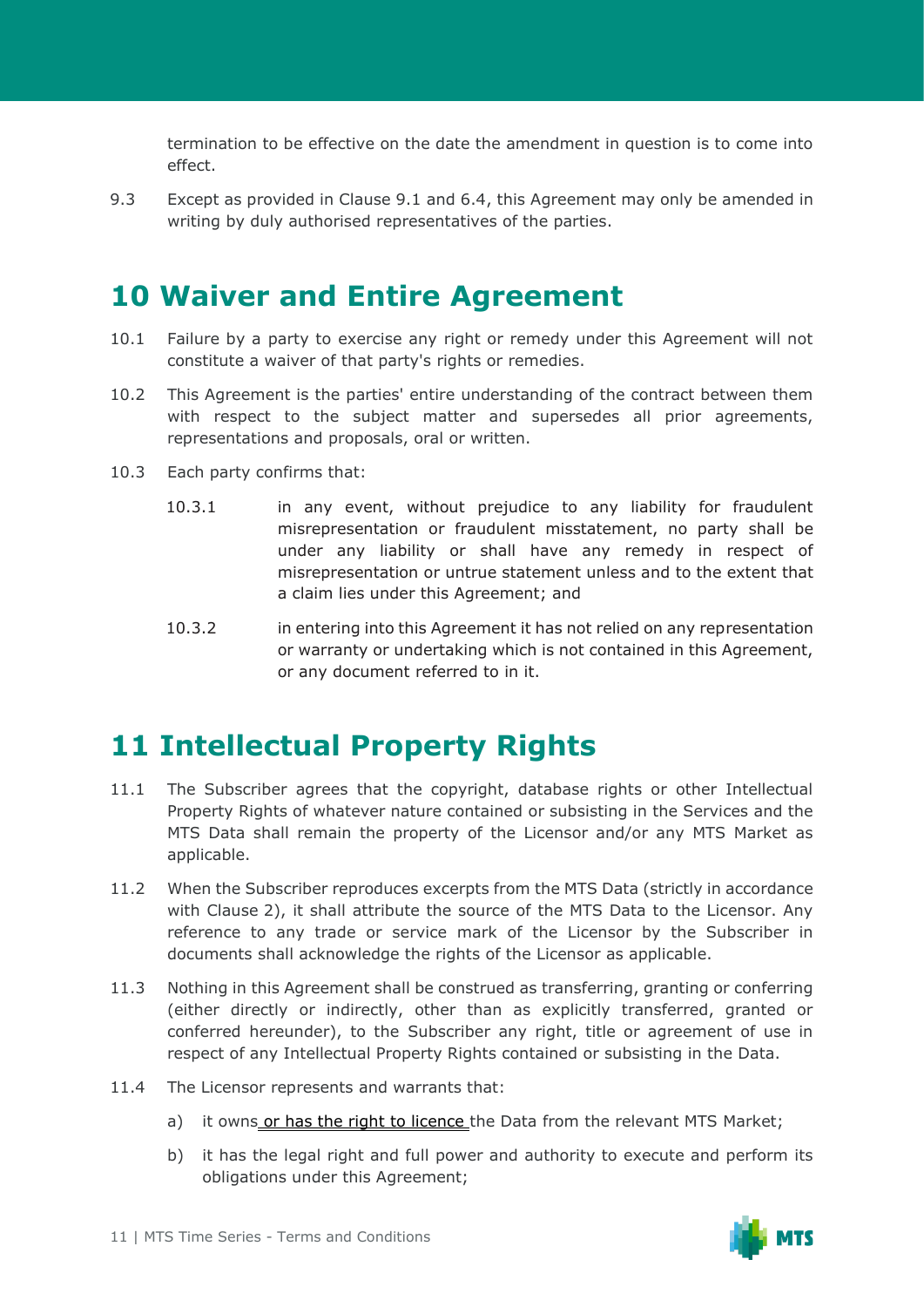- c) this Agreement constitutes a valid and binding Agreement enforceable against the Licensor in accordance with its terms.
- 11.5 All Intellectual Property Rights subsisting in or relating to a Research Paper in which the MTS Data, Services, or any part of it is included and which is created by or on behalf of the Subscriber pursuant to these Terms and Conditions shall be owned by the Subscriber.
- 11.6 From time to time, the Subscriber may in its sole and absolute discretion grant to EuroMTS a non-exclusive, indefinite, royalty- free, irrevocable worldwide licence to use, store, reproduce, make available and redistribute any Research Paper provided that such Research Paper is properly accredited. In its sole and absolute discretion the Subscriber shall provide EuroMTS with at least one (1) hard copy and one (1) copy in electronic form of each Research Paper in order that EuroMTS may list the Research Paper on the MTS Web Site as well as provide a link to an electronic copy of the Research Paper on the MTS Web Site or some other appropriate forum.
- 11.8 The right, if any, of the Subscriber in any MTS Data or Services once integrated in one of its Research Papers shall not affect EuroMTS or the relevant MTS Markets' Intellectual Property Rights set out in this Clause 11.
- 11.9 This Clause shall survive the termination of this Agreement.

## **12 Liability**

- 12.1 EuroMTS shall not be liable for any indirect, special or consequential loss or incidental damage arising out of this Agreement including (without limitation and whether direct or indirect) loss of profit, business revenue, anticipated savings, wasted expenditure loss of good will or loss of data.
- 12.2 Subject to Clause 12.1 above, the liability of the Licensor for direct loss or damage (except in relation to death or personal injury or fraud) arising from the Licensor's total or partial failure to perform any obligation under this Agreement shall, in respect of any one incident or series of incidents attributable to the same cause, be limited in aggregate to the sum of the previous twelve (12) months Fees paid by Subscriber, save where such loss or damage arises solely and directly by the wilful default or fraud of the Licensor.
- 12.3 Subscriber acknowledges that in using the MTS Data and Services it relies solely on its own skill, knowledge and judgment.
- 12.4 This Clause shall survive the termination of this Agreement.

## **13 Force Majeure**

13.1 Except for Licensee's payment obligations, neither party shall be liable to the other for any delay or failure to fulfil any obligation under this Agreement to the extent such delay or failure was due to a Force Majeure Event.

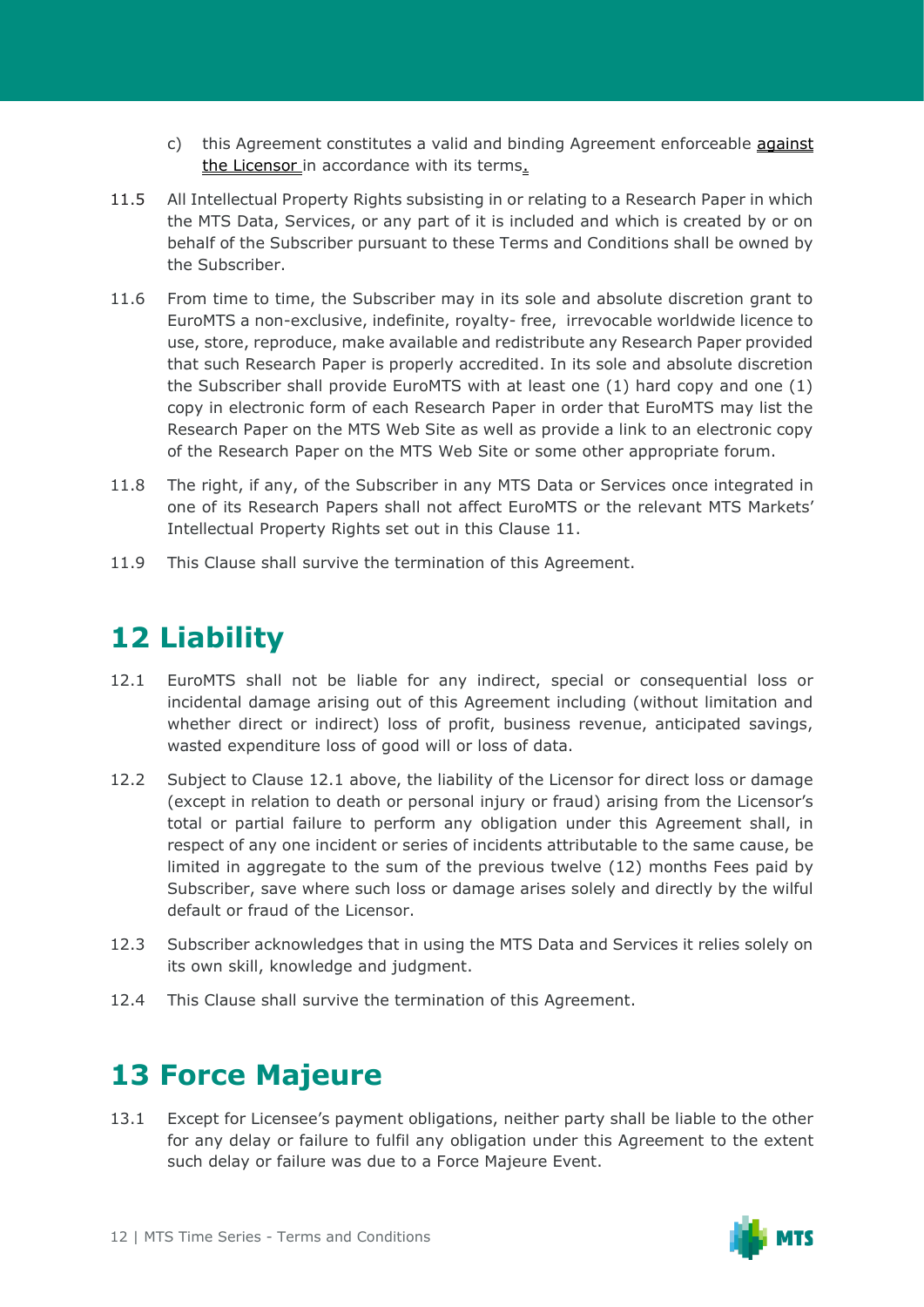13.2 Either party may terminate this Agreement on notice in writing to the other if due to a Force Majeure Event a party is unable to fulfil its obligations under this Agreement for more than ninety (90) calendar days. Neither party shall have any liability to the other in respect of termination of this Agreement as a result of such a Force Majeure Event.

#### **14 No Agency or Partnership**

14.1 Nothing in these Terms and Conditions shall be construed as constituting a partnership between the parties or as constituting either party as the agent of the other for any purpose whatsoever except as specified by the terms of these Terms and Conditions.

#### **15 Verification**

- 15.1 EuroMTS has the right, on giving reasonable advance written notice to the Subscriber or the End User, to audit ("Audit"), or provide for a third party to audit on its behalf and at its own expense and further subject to any commercially reasonable restrictions or conditions of the Subscriber, or the End User, the records of the Subscriber or the End User, during normal business hours in order to verify compliance with these Terms and Conditions.
- 15.2 Audits shall at all times be conducted in accordance with the information industry best practices. In particular, they shall represent minimum disruption of Subscriber business operations and shall comply with the Subscriber's security, health & safety and confidentiality requirements.
- 15.3 In the event the Audit reveals an underpayment or breach by Subscriber or the End User, then without prejudice to any other right or remedy of the Licensor (but provided that the Licensor may not recover more than once for the same loss), the Licensee shall pay to Licensor within 15 (fifteen) days the amount of any underpayment, together with:
	- a) interest on such amount from the date when it should have been paid until the date of payment (whether before or after judgement) at the maximum rate permitted under the laws of England (accrued on a daily basis); and
	- b) any costs and expenses incurred by Licensor (on a full indemnity basis, and including reasonable auditors' and lawyers' fees and costs) in carrying out the audit, calculating the correct charges and collecting the amount of any underpayment (where applicable).

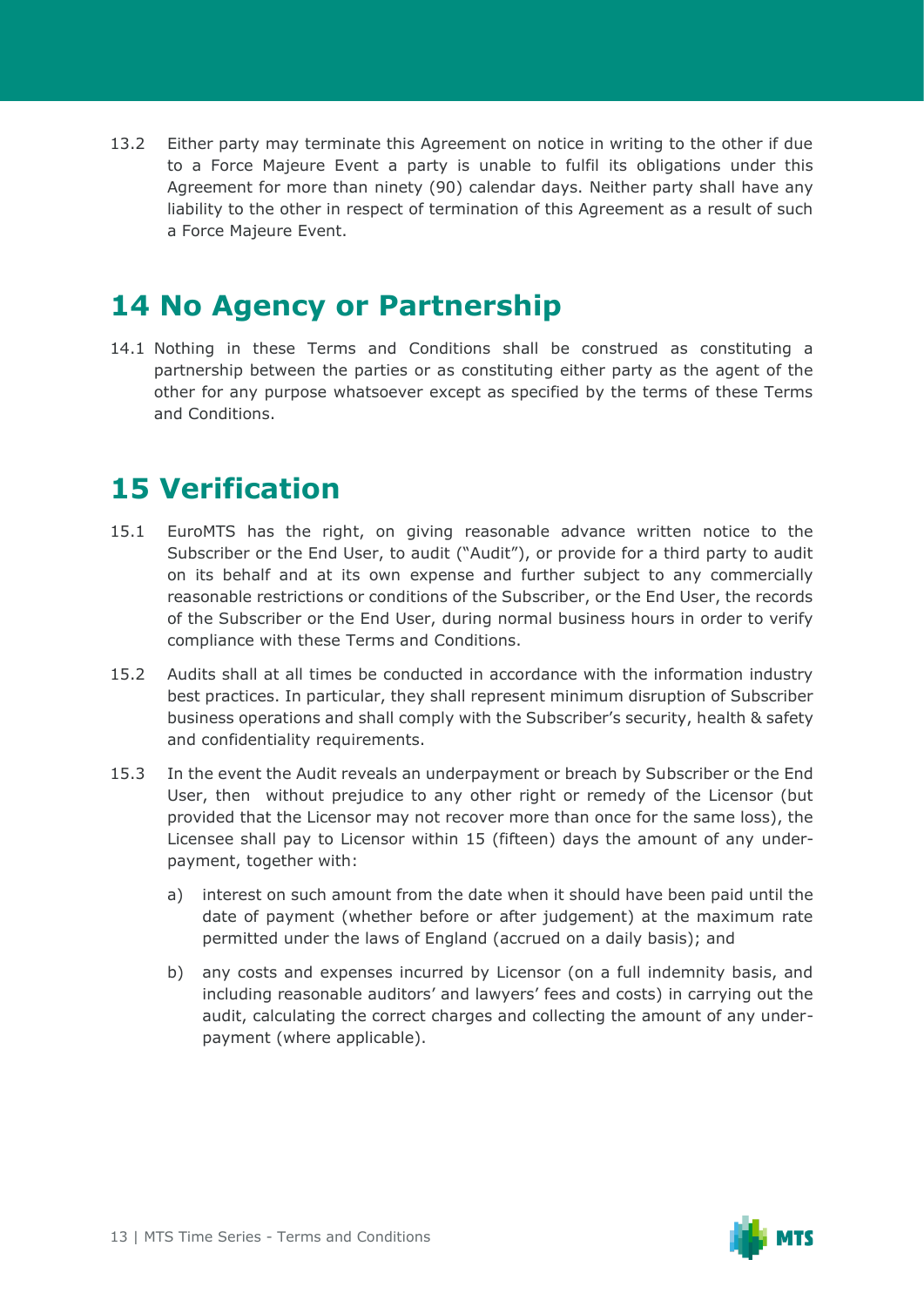## **16 Severability**

16.1 If any provision of this Agreement is held by any competent authority to be invalid or unenforceable in whole or in part the validity of all other provisions (and, if applicable, the remainder of the provision in question) shall not be affected.

## **17 Confidentiality**

- 17.1 The parties shall keep confidential all information relating to this Agreement unless such information has become public knowledge otherwise than in breach of this clause or disclosure is required by law or a party's regulatory body or disclosure is made in confidence to their professional advisers. This Clause 17.1 survives termination of this Agreement.
- 17.2 Notwithstanding the foregoing, each Subscriber and/or End User agrees to provide on request, any and all information reasonably requested by EuroMTS.

#### **18 Contracts (Rights of Third Parties) Act 1999**

18.1 No terms of these Terms and Conditions shall be enforceable by a party who is not a party to these Terms and Conditions. This does not limit the rights of a party that exist apart from its rights under the Contracts (Rights of Third Parties Act) 1999.

### **19 Governing Law and Jurisdiction**

19.1 This Agreement shall be governed by and construed in all respects in accordance with the laws of England and Wales and subject to the exclusive jurisdiction of the Courts of England and Wales.